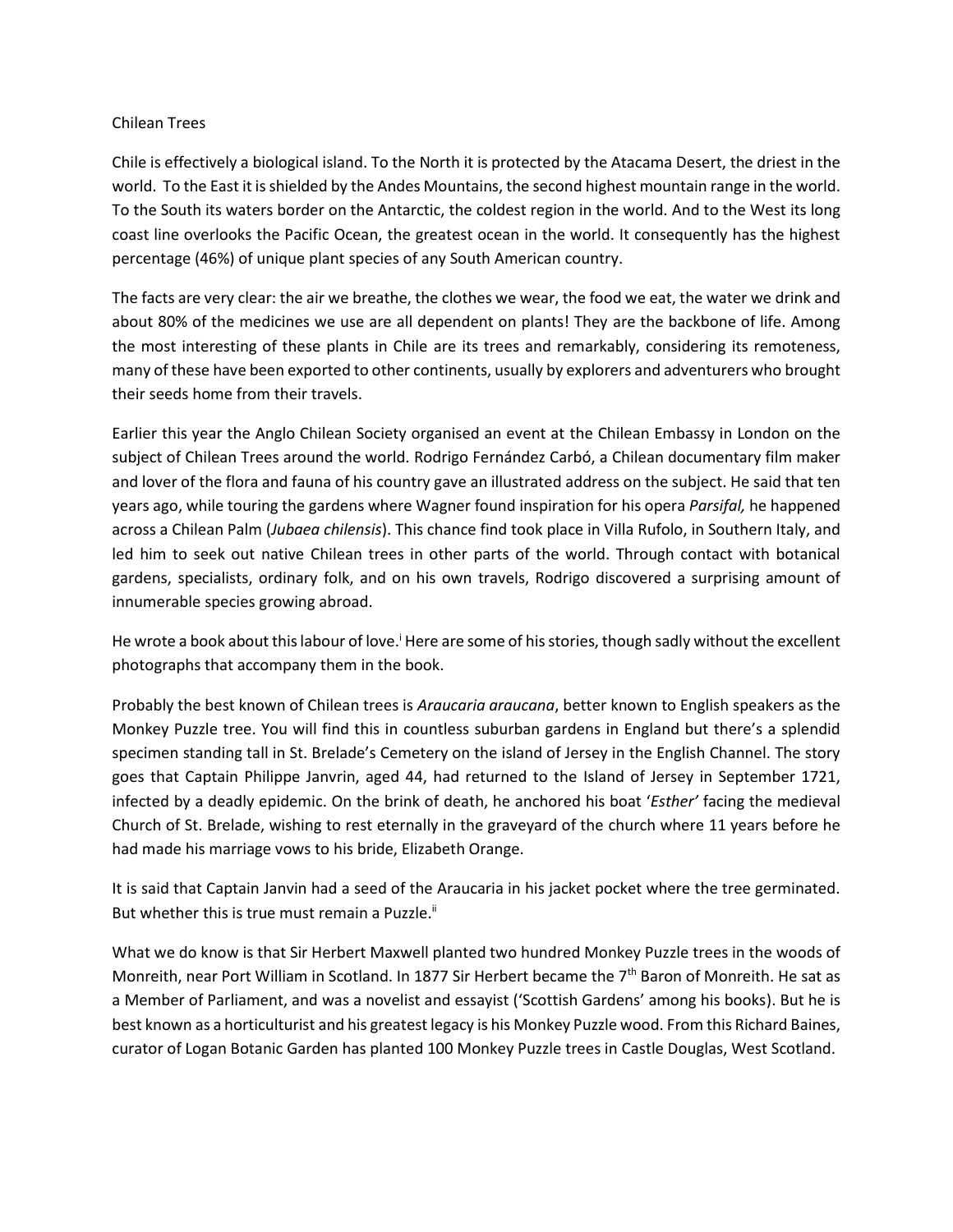Much further north you can find Monkey Puzzle trees in the Isle of Skye. The MacLeod Clan resides in the Dunvegan Castle there, the Scottish castle longest inhabited by the same family. It has been the stronghold of the clan for eight centuries. Over the years the castle has been visited by important figures such as Sir Walter Scott, Queen Elizabeth II and the Japanese Emperor Akihito. It has also served as a location for several films, such as *Highlander* with Christopher Lambert and the recent *Macbeth* with Michael Fassbender.

The Monkey Puzzle tree is the most prominent in Dunvegan Castle Garden. It was planted in 1850 when Norman MacLeod presided as 25<sup>th</sup> Chief of the Clan MacLeod. In 1960, when the clan was headed by Dame Flora MacLeod (28<sup>th</sup> Chief of the Clan MacLeod), two other Chilean trees were introduced: the Taique (*Desfontainia fulgens*) and the Notro (*Embothrium coccineum*).

On the other side of Scotland Martin Gardner has created the Chilean Terrace at the Royal Botanic Garden in Edinburgh. He has visited Chile more than thirty times and led on the publication of two important books '*Threatened Plants of Central and South Chile' (2005)* and '*Plants from the Woods and Forests of Chile' (2015).* The latter book features newly commissioned watercolour paintings of 81 native species, mostly painted directly from life using species growing at the Royal Botanical Gardens.

Much further south you can find Monkey Puzzle trees in Spain. Castle Soutomaior in Galicia dates to the 12<sup>th</sup> century. Its name comes from its position on the largest hill in the Soto valley. Today the surname Sotomayor, or Soutomaior in Galician, is common in Spain. In 1879 the property was inherited by the Marqués de la Vega de Armijo, who restored the main building, turning it into a neo-Gothic castle and creating the gardens. Several species were brought from various nurseries, arboreta and botanical gardens in Europe, including a Monkey Puzzle tree, now planted in a prominent spot. Since 1985 the Soutomaior Castle has been designated a monument of Galician architectural and cultural heritage.

Noone remembers who planted the Monkey Puzzle tree outside Bordeaux Cathedral in France. The Cathedral was consecrated in 1096 by Pope Urban II. In 1137 it was the place of the wedding between Eleanor of Aquitaine and the future King Louis VII of France. In the mid-nineteenth century, Orélie Antoine de Tounens, a French lawyer and idealist from the Aquitaine region of which Bordeaux is the capital, travelled to Chile. Amid the forests of the south, he proclaimed himself King of Araucania and Patagonia.

Among the native tribes of this notional region were the Pehuenches, a branch of the Mapuche the only indigent tribe to withstand the Spanish Conquistadores in the  $16<sup>th</sup>$  century. They survive today and the Araucaria is the centre of their life. Its seed, the piñon or ngűilliu, has great energy value for its high content of proteins, lipids and carbohydrates, and is the basis of their diet, used for everything from pinions drinks to bread. The resin is used in medicine as a tonic for ulcers, among other applications. And beyond its physical properties, the Monkey Puzzle tree is also part of their spiritual world.

Orélie Antoine, King of Araucania and Patagonia, was exiled from Chile. Returning to France, he established his reign in Bordeaux where he gave peerages, an unfurled flag, minted coins and had an anthem composed. His descendants to this day are under his successor Prince Antoine. Perhaps a member of this nobility planted the tree in honour of the founder. But that also remains a Puzzle.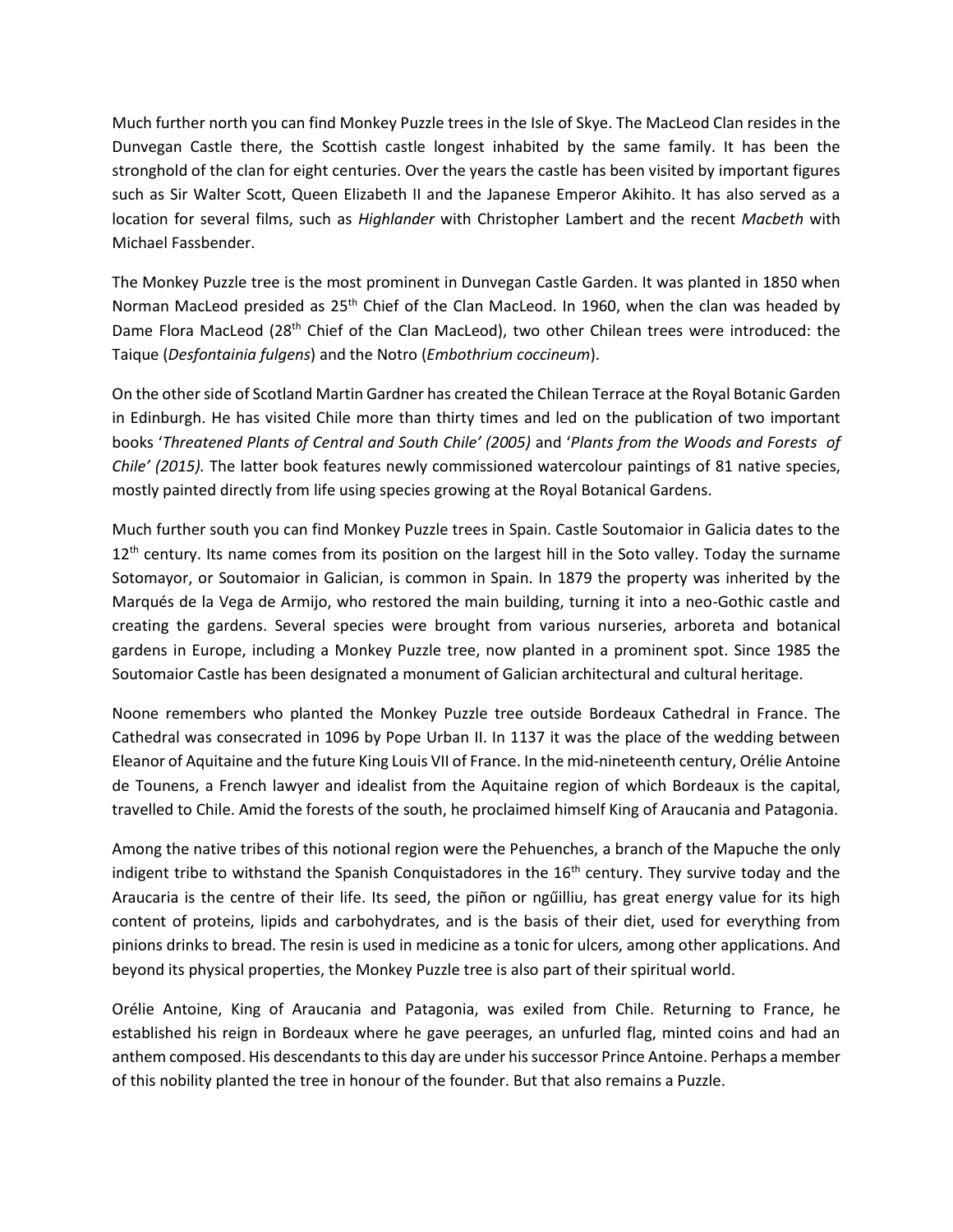Another famous Chilean tree is the Palm (*Jubaea chilensis*) and it too has travelled far and wide. It can also be found in Spain in no less a distinguished place than the Royal Palace of Aranjuez. This Chilean Palm was introduced in the middle of the nineteenth century after the revival of the Parterre Garden. Philip V ordered a French style with the disposition of the elements such as the Tajo River and the palace, creating a magnificent place of relaxation for royalty in their day. The Parterre Garden is the closest of the four gardens to the Palace and today is catalogued with the 'Singular Trees of Madrid'. The gardens achieved fame thanks to the Concerto of Aranjuez by Joaquin Rodrigo, considered the most listened to classical Spanish composition in the world. In 2001 the Palace and gardens were inscribed as a UNESCO World Heritage Site.

In San Luis Obispo in California we can find no less than 90 Chilean Palm trees. These were all lovingly planted by Jan Von Engel, a German immigrant who came to the USA in 1954 to study agriculture at the University of California, San Luis Obispo. While passing through King City, 100 miles north of San Luis Obispo he noticed a centennial Chilean Palm which literally poked out of the roof of a building. It was a hotel which at the time was called the Palm Inn (now Fireside Inn, perhaps the tree was chopped down for firewood). From the sidewalk with his wife Verena, Jan gathered numerous coconuts (seeds) that were spread out with no future use in sight. Four years after seeding them, he selected 90 to plant in the hills next to the educational centre of the Botanical Garden.

Singapore, with the aim of creating a 'city in a garden', built the Gardens by the Bay. Opened in 2012 it occupies over 54 hectares. There are two big greenhouses, one of which, the Flower Dome, holds the Guinness Record as the Largest Glass greenhouse in the world. It is designed with the latest sustainable technology, is carbon neutral and creates an ideal microclimate for exotic plants. At the centre of this 12,000 m² greenhouse sixteen Chilean Palms stand tall.

Another spectacular greenhouse is Eden Project in Cornwall, one of the largest and most innovative sustainability projects in the world<sup>iii</sup>. Eden Project created one space focused on 'Wild Chile'. This includes numerous native Chilean species from Fitzroya, Podocarpus and Nothofagusto small bushes. Eden Project makes use of the opening of an old kaolin mine (a raw material for making porcelain). The process left large holes in the ground from washing out the kaolin (clay) with high powered water jets. Eden Project was able to fill the ex-mines with gardens. The transparent domes, made with ETFE (Ethylene tetrafluoroethylene), comprise of a double layer of hexagons and pentagons that give them resistance, light and isolation.

'Wild Chile' is located in the outer gardens and includes six Fitzroyas or Chilean Larches (Fitzroya cupressoides), 11 sharp leaf Mañios (Podocarpus nubigenus), 25 longleaf Mañios (Podocarpus salignus), two Rauli (Nothofargus alpine), three Robles (Nothofargus obliqua), three Tineos (Weinmannia trichosperma), two Lumas (Amomyrtus luma), two Canelos (Drimys winteri), two Notros, five Taiques, an Ulmo (Eucryphia cordifolia) and 71 Monkey Puzzle Trees.

In a different area of the garden, Eden Project has a Climate Change exhibit, which includes two Chilean Palms and some plants originally from the arid foothills of the Andes, demonstrating their ability to grow in diverse climates including English weather.